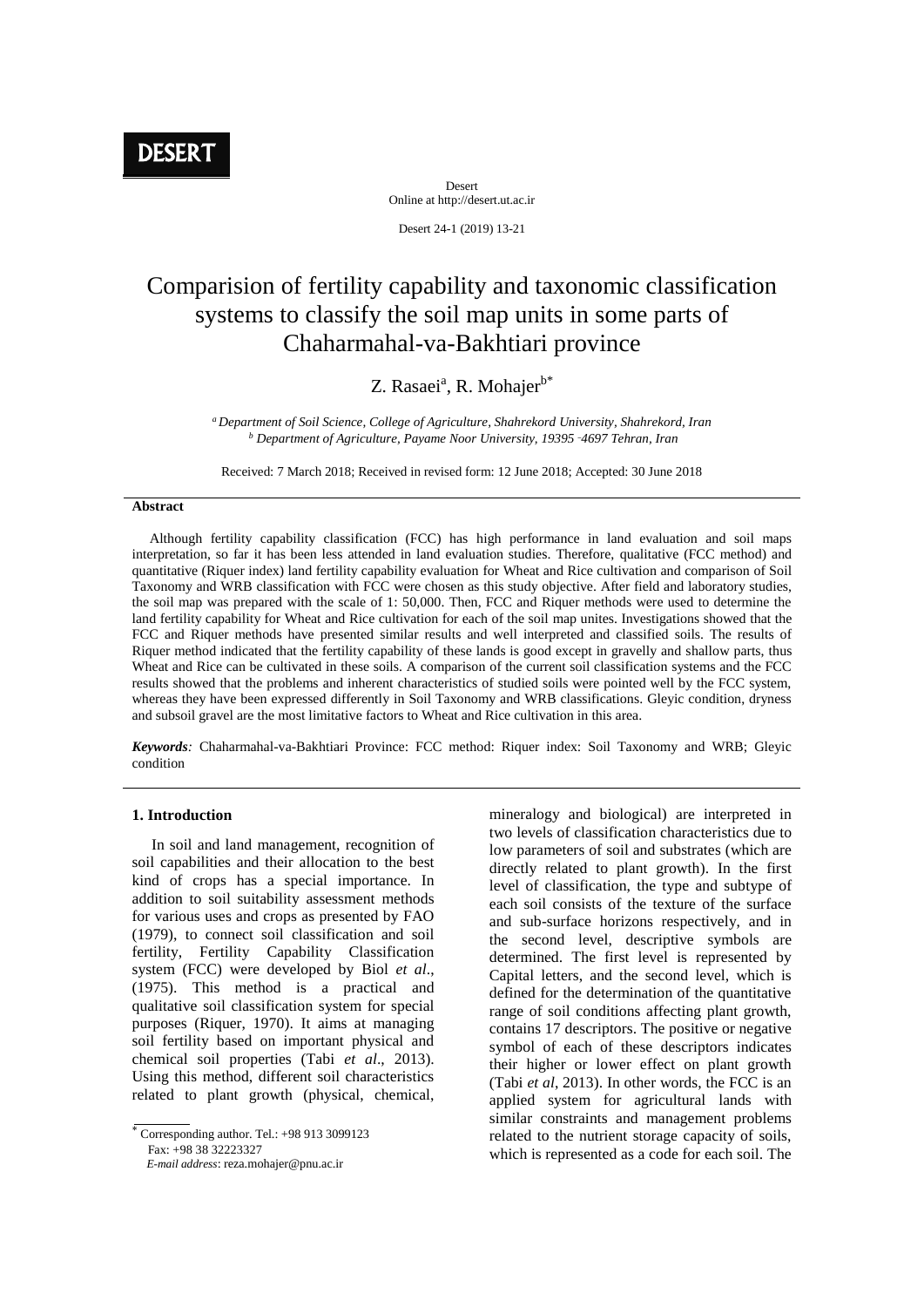interpretation of each code gives the user information for the proper classification of the soil, so researchers and agricultural development officials can identify soil fertility constraints for specific crops and agricultural development goals and programs (Sanchez *et al*., 2003).

Anusontpornperm *et al*. (2009) used the FCC methodology to interpret the soils of the northeastern region of Thailand and concluded that soils have been classified as same subgroup in the Soil Taxonomy system. According to the FCC, their fertility classification is different, especially in the soil descriptors. They stated that the FCC units have described the soils more clearly, while the American soil classification system placed soils with different descriptors in a same subgroup. Tabi *et al*. (2013) examined the productivity of Cameroon's low lands for rice cultivation. They introduced Iron and Aluminum toxicity, nutrient deficiency, high leaching potential, and low levels of nutrient deficiency, including Iron and Zinc as soil fertility constraints in rice cultivation in the studied area. In a study in which the FCC method was adopted in some semi-arid parts of India to identify the fertility capability of rainfed soils, soil moisture condition (modifier d) and low nutrient reserve (modifier k) were introduced as a reason of low soil fertility and available moisture content (Vasu *et al*., 2016). By using the FCC method for assessing fertility of rice growing soils in India, Bera *et al*. (2014) showed that soils of one taxonomic class can be classified in different FCC classes. Bera *et al*. (2014) also emphasized that the FCC method is an important tool to evaluate the problems and potentials of taxonomically varied soils, and to suggest a better landuse for crop production. Orimoloye (2016) used the FCC system to evaluate soils of some parts of Nigeria. They showed the high ability of the FCC system to indicate soil constraints and capabilities.

In addition to the methodology mentioned above, a parametric system for evaluating soil production capability has been presented by Riquer *et al*. (1970). Considering 9 factors including humidity condition, drainage, effective depth, soil texture and structure, base saturation percentage, accumulation of soluble salts, organic carbon content, cation exchange capacity, clay type and element storage, the fertility index of each soil is calculated (Riquer, 1970). Then, real fertility (according to the current state) and fertility potential (after land emendation) are measured directly from the soil's intrinsic properties. Dent (1978) used this method to determine the fertility capability of

14 series cultivated with rice and showed that if the drainage factor considered 100 for flooded lands, these lands will not have limitations to rice cultivation. Assessing land evaluation of the Bengal Basin in India using the Riquer index, Sarkar *et al*. (2012) found that the region has medium production capability. Verma and Sharma (2011) also used the Riquer index to evaluate the potential of Southwest lands in the Himalaya for tea cultivation; where results showed that the Riquer index in these soils indicated good fertility to excellent soils.

Considering the efficiency of the FCC method in interpreting soil maps and also considering that the FCC method has been less considered in studies of other researchers in Iran, identifying soil constraints and assessing the soil fertility qualitatively (FCC) and quantitatively (Riquer index), for wheat and rice cultivation in the study area, is the main objective of this study. Determining the fertility classes of these soils and interpreting the soil map of the area, as well as comparing the fertility classification (FCC methods and Riquer) and soil taxonomy (Soil Taxonomy and WRB) are the other objectives of this study.

#### **2. Materials and Methods**

#### *2.1. Study area*

The study area, with an area of 11804.7 hectares, is located in the central part of Chaharmahal-va-Bakhtiari province (Fig. 1). The landform in the study area includes alluvial plains, plateau, hills and lowlands. The groundwater level of the soils is high and the soils have a poor drainage problem.

The soil temperature regime of the study area is mesic. The moisture regime of studied area is generally xeric, but in areas with high groundwater level it is spacially aquic. After studying the basic maps of the area (topographic maps, geology, and aerial photographs), and field studies, a number of 230 soil profiles were excavated at a 700 meter intervals. After describing the representative soil profiles (Schoeneberger *et al*., 2002), 11 soil representative profiles were selected and soil samples were collected for physical and chemical analysis of these soils. After these were dried in the air, the soil samples were hammered, sieved, and their physical and chemical characteristics were then analyzed. Routine analyses were then carried out. Particle size distribution was determined by using hydrometeric method (Gee and Bauder 1986). Electrical conductivity and acidity were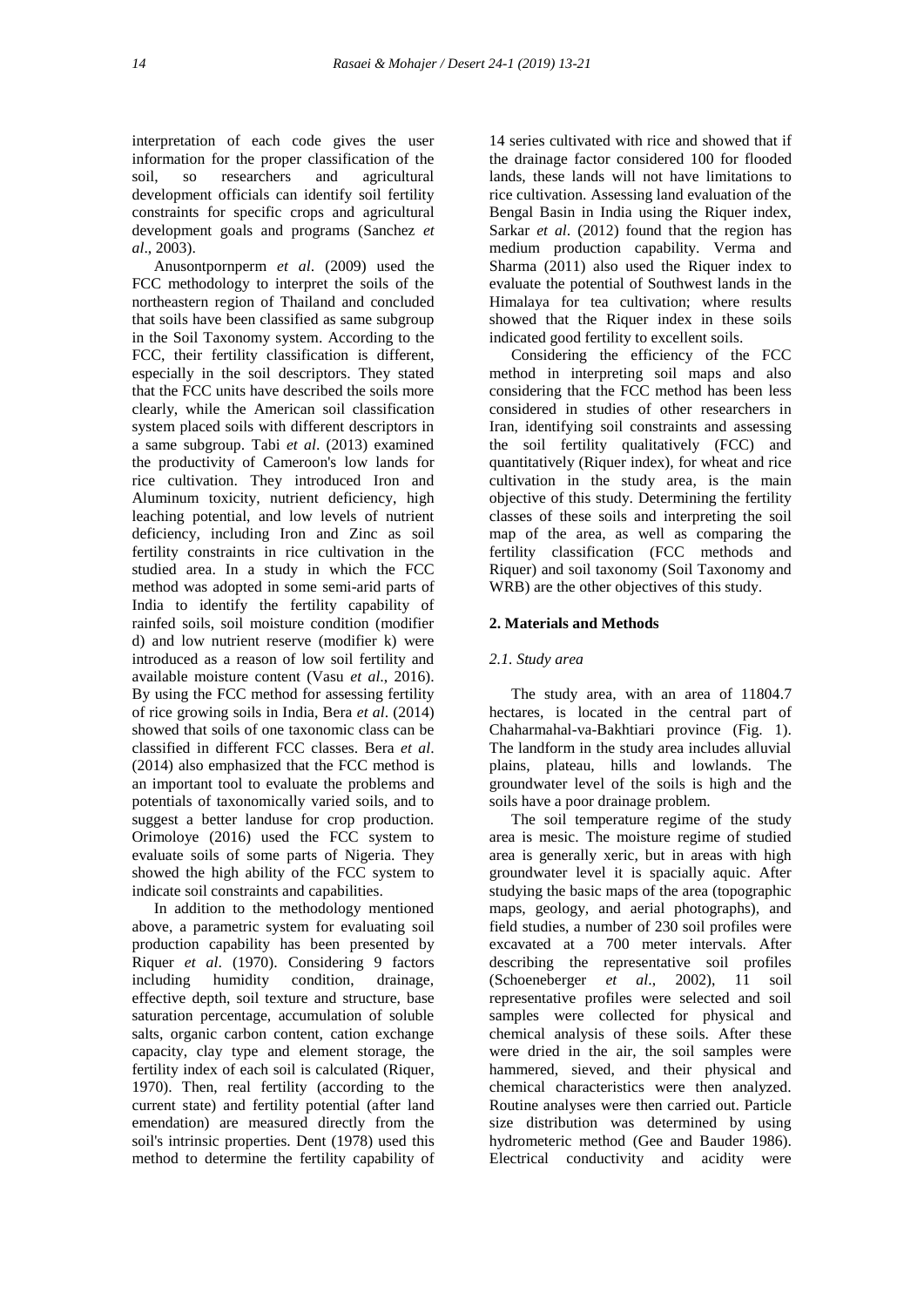determined in water and soil extraction. Organic carbon content and calcium carbonate equivalent were determined by wet oxidation (Walkley and Black 1934) and the samples were treated with acid cholodric and titration by NaOH (Nelson 1982), respectively. Saturation percentage was determined by the weight of soil water in saturated condition. Buld density was

calculated by silander method (Blake and Hrtge, 1986). Cation exchange capacity was determined by the replacement of exchangeable cations with ammonium acetate (Thomas, 1982). Soluble Sodium was analyzed by flame photometeric method, and soluble Calcium and Magnesium by complexometric method (Rhoades, 1982).



Fig. 1. Location of studied area in (a) Iran and (b) Chaharmahal-va-Bakhtiari province. Spatial distributions of representative soil profiles are shown as black points (c)

Soils were classified into a series levels according to the American soil classification system (Soil Taxonomy, 2014) and World Reference Base were classified into reference soil groups and their related prefix and suffix (WRB, 2014). Finally, a semi-detailed soil map was prepared with a scale of 1: 50,000 (Figure 2). Accordingly, the soils were divided into 5 soil map units (A, B, C, D, and E). The soil units A and B were separated based on the groundwater depth (0-100 cm and 100-200 cm,

respectively). The soils in the alluvial plains were well drained and developed. The C and D soil units are located in these areas where Argillic and Calcic diagnostic subsurface horizons were observed in them. The E soil unit has been located on hill and plateau. This unit has shallow and rocky soils with low evolution. The current land use of units A, B, C, and D is irrigated cultivation (wheat), and in unit E, it is as garden.



Fig. 2. The soil map of studied area (scale: 1:50000)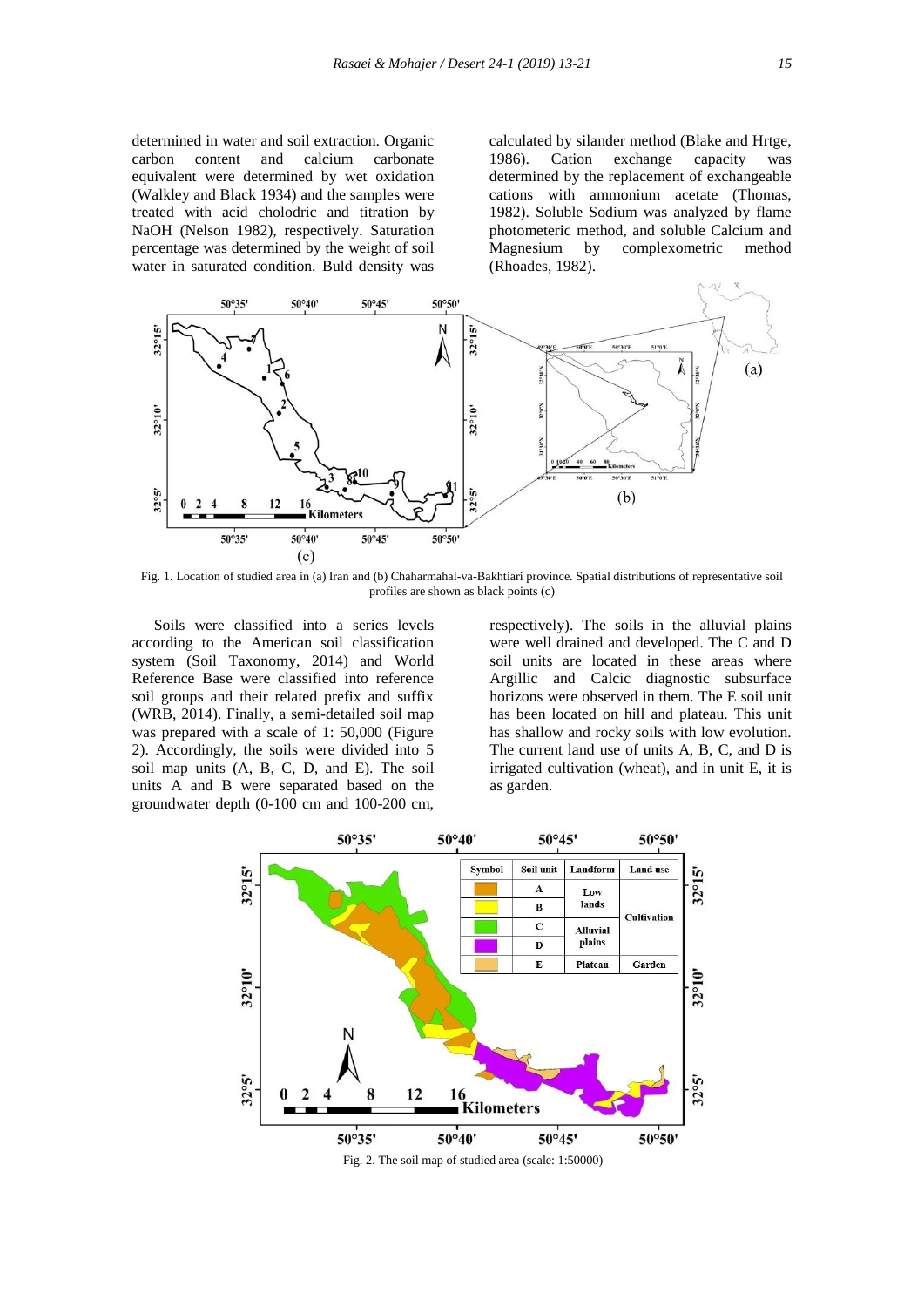In order to identify the fertility limitations of soil map units and their classification, the fourth edition of the fertility capability classification was used (Sanchez *et al*., 2003). Based on the recommended tables (which are not mentioned here for the sake of brivity), soil types were determined regarding soil texture. Some modifiers then were selected to describe soil condition regarding the recommended soil and land characteristics (i.e.  $g, g^+, d, d^+, etc.).$ 

Finally, the type, subtype, and descriptors of the growth of each soil unit were determined. Riquer index was used to quantitatively determine the soil fertility class of the studied area (Riquer *et al*., 1970). In this regard, a productivity index (PI) was calculated based on land and soil characteristics which affect plant yield, with:

$$
PI = H * D * P * T * N \text{ or } S * O * A * M \qquad (1)
$$

 Where, H: soil moisture, D: drainage, P: effective depth, T: soil texture and structure, N: base saturation percentage and S: soluble salts, O: organic carbon content, A: CEC of clay mineral, and M: mineral reserve.

 The calculated index will gain a degree between 0 and 100. After calculating the soils fertility index, the soils producing ability were described according to five fertility classes presented in Table 1. Finally, the results of the classification of the studied soils by different classification methods (FCC, soil taxonomy and WRB) used in this study were compared for rice cultivation in low lands, because of desired soil and water conditions for cultivating rice in lowlands which are currently used to cultivate wheat instead of rice and wheat in other soil units in each of the soil map units.

|  | Table 1. Relationship between indices and production classes in the Riquer index |  |  |  |  |
|--|----------------------------------------------------------------------------------|--|--|--|--|
|  |                                                                                  |  |  |  |  |

|           | able 1. Relationship between mare to and production classes in the Riquer mack |        |
|-----------|--------------------------------------------------------------------------------|--------|
| Index     | Productivity class                                                             | Symbol |
| 65-100    | Excellent                                                                      |        |
| $35 - 64$ | Good                                                                           |        |
| $20 - 34$ | Moderate                                                                       | Ш      |
| $8-19$    | Weak                                                                           |        |
| $0 - 7$   | Verv weak                                                                      |        |
|           |                                                                                |        |

### **3. Results and Discussion**

The morphological, physical and chemical characteristics of the representative soil profiles are presented in tables 2 and 3, respectively. The results show that the texture and field capacity of all studied soils are moderate. The amount of field capacity increases and decreases respectively, with increasing clay and sand contents. Moderate soil texture, relatively with strong structure and low bulk density indicates that the soils have good porosity. The presence of underlying gravel percentage in 4, 6, 7, 10 and 11 soil profiles reduces soil water storage capacity and, consequently, water availability of the plant. Due to the amount of saturated moisture content, the studied soils have good porosity. The soils' pH is in a neutral to the slight alkaline range. The electrical conductivity of the soils is low and generally decreases with soil depth. The ratio of absorption of sodium and sodium exchangeable to these soils are low and the soils do not have alkaline and sodium problems. The low amount of organic carbon and its reduction with the soil depth and moderate soil texture has reduced the cation exchangable capacity of the studied soils.

The classification of soil profiles in two Soil Taxonomy and WRB classification systems has been presented in Table 4. Although the American soil classification system (Soil Taxonomy) classified soil units to the same great group level, except for unit A, the WRB soil classification system only places the D and E soil units in similar soil reference groups (RSG). Considering that the groundwater level is high in the soils of units A and B, by using the Soil Taxonomy classification system, placing these soils in the great group of Argiaquolls and Endoaqualfs has well classified these soils and pointed out to the specificity and difficulty of high groundwater levels, at the time the soils of these two units are located in different reference groups in the WRB system. Despite the high groundwater level, and due to lack of observance of gleyic color pattern in soils 2 and 4, these soils have not been included in the gleysols RSG. In the case of C unit, the Soil Taxonomy system also seems to better describe soils by placing them under the same groups, relative to the WRB system. Soils 7, 8 and 9, due to the secondary clay accumulation and the formation of the Argellic horizon in 100 cm of the soil surface, are classified in the Luvisols reference group of the soil according to the WRB system. In the case of unit E, both Soil Taxonomy and WRB have been well able to point to the problem of these soils.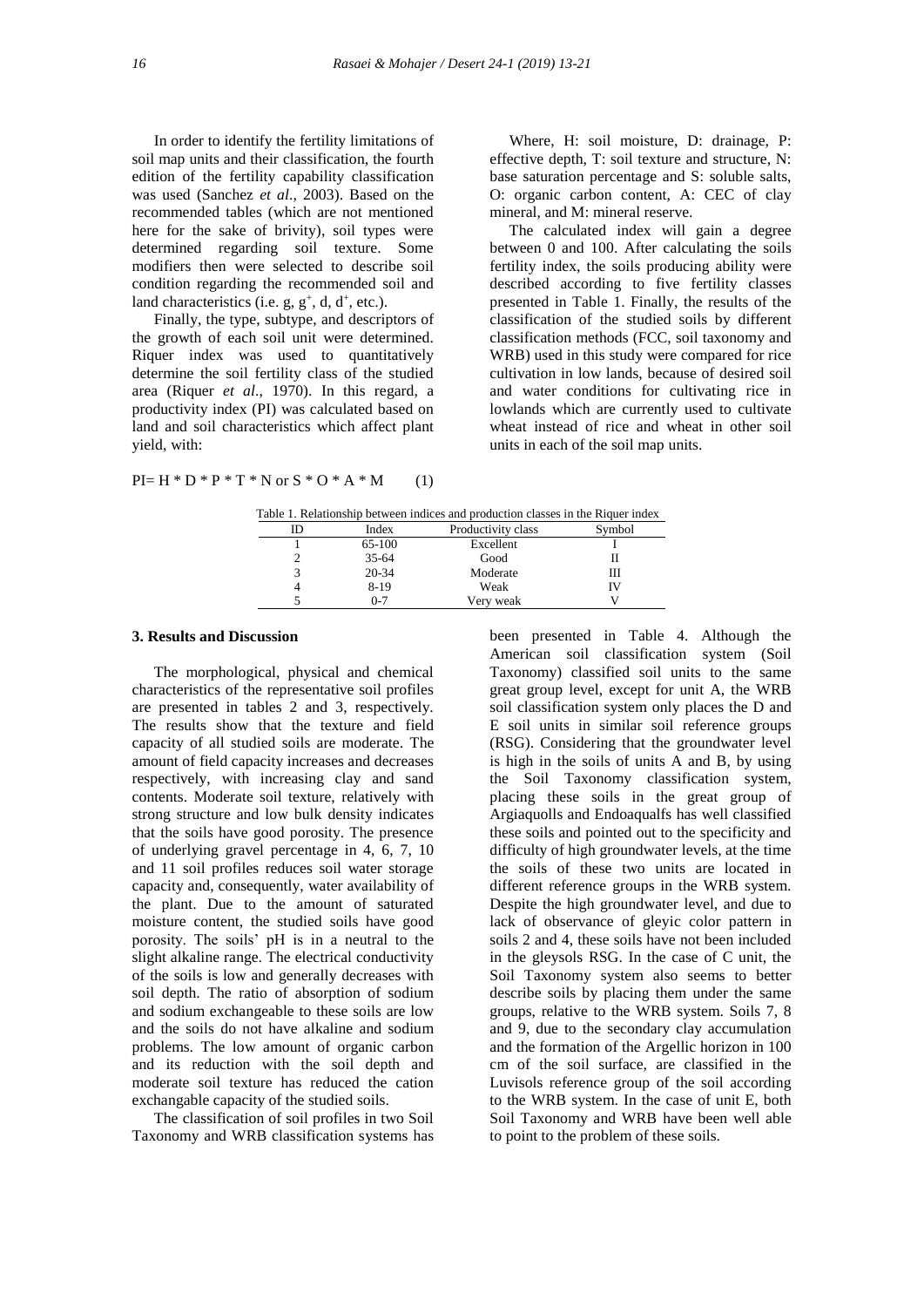| Soil unit    | soil profile   | Horizon            | Depth $(cm)$ |                          | Soil color     | Structure             | Secondary concentration |                          | Resistance     | Coarse fragment (%)      |                  |
|--------------|----------------|--------------------|--------------|--------------------------|----------------|-----------------------|-------------------------|--------------------------|----------------|--------------------------|------------------|
|              |                |                    |              | Drv                      | Moist          |                       |                         | Dry                      | Moist          | Wet                      |                  |
|              |                | Ap                 | $0 - 20$     | $\blacksquare$           | 10YR3/2        | 2f gr                 |                         | $\sim$                   | FR             | $\blacksquare$           | $\overline{0}$   |
|              | 1              | Btg1               | 20-70        |                          | 5/10Y          | 2f,m abk              |                         |                          | FI             |                          | $\boldsymbol{0}$ |
|              |                | Btg2               | 70-110       |                          | $5/10\rm{Y}$   | 2m abk                |                         |                          | <b>VFI</b>     |                          | $\boldsymbol{0}$ |
|              |                | A                  | $0 - 10$     | 7.5YR4/2                 | $\blacksquare$ | $1m$ gr               |                         |                          | <b>FR</b>      |                          | 5                |
|              |                | B <sub>t1</sub>    | $10 - 40$    | 7.5YR4/1                 | ÷,             | 2m abk                |                         |                          | FI             |                          | 5                |
| A            | 2              | B <sub>t2</sub>    | 40-75        | $\overline{a}$           | 10YR6/1        | 2m abk                |                         |                          | <b>VFI</b>     | ST-PL                    | $\overline{0}$   |
|              |                | <b>Btk</b>         | 75-110       | $\blacksquare$           | 7.5YR7/1       | 1m,c abk              | 1ck2                    |                          | $\blacksquare$ | ST-PL                    | $\boldsymbol{0}$ |
|              |                | Ap                 | $0 - 15$     |                          | 10YR5/4        | 2fgr                  |                         |                          | FR             |                          | $\overline{0}$   |
|              |                | Bt1                | $15 - 35$    |                          | 2.5Y5/3        | 2m abk                |                         |                          | $\blacksquare$ | ST-PL                    | $\boldsymbol{0}$ |
|              | $\mathfrak{Z}$ | B <sub>t2</sub>    | 35-80        |                          | 2.5Y6/3        | 2m abk                |                         |                          | $\sim$         | ST-PL                    | $\boldsymbol{0}$ |
|              |                | B <sub>tkg</sub> 1 | 80-120       |                          | $5/10\rm Y$    | $1\mathrm{c}$ abk     | 1c k2, 1c th            |                          | $\blacksquare$ | ST-PL                    | $\boldsymbol{0}$ |
|              |                | A                  | $0 - 20$     |                          | 7.5YR4/4       | 2f gr                 |                         |                          | <b>VFR</b>     | $\overline{\phantom{a}}$ | $20\,$           |
|              |                | Bt1                | $20 - 40$    | $\sim$                   | 7.5YR4/4       | 2m abk                |                         |                          | FR             |                          | 35               |
|              | $\overline{4}$ | Bt2                | 40-70        |                          | 7.5YR3/4       | 2c abk                |                         |                          | ${\sf FR}$     |                          | 15               |
|              |                | <b>Btk</b>         | 70-115       |                          | 7.5YR3/4       | 1c abk                | 2c th                   |                          | ${\sf FR}$     |                          | 5                |
| $\, {\bf B}$ |                | Ap                 | $0 - 20$     | $\blacksquare$           | 7.5YR4/2       | 2f gr                 |                         |                          | <b>VFR</b>     |                          | $\boldsymbol{0}$ |
|              |                | Bt1                | $20 - 35$    | $\overline{a}$           | 7.5YR4/2       | 2m abk                |                         |                          | <b>FR</b>      |                          | $\boldsymbol{0}$ |
|              | 5              | B <sub>t2</sub>    | $35 - 55$    | $\blacksquare$           | 7.5YR5/2       | 2m abk                |                         |                          | FI             |                          | $\boldsymbol{0}$ |
|              |                | <b>Btg</b>         | 55-105       | 7/10Y                    |                | 1c abk                |                         |                          | $\blacksquare$ | ST-PL                    | $\overline{0}$   |
|              |                | Ap                 | $0 - 40$     |                          | 7.5YR3/3       | 2f gr                 |                         |                          | <b>VFR</b>     |                          | $10\,$           |
|              | 6              | Btk1               | 40-70        |                          | 7.5YR3/3       | 2m,c abk              | $1$ fk $2$ , $1$ fth    |                          | ${\sf FR}$     |                          | 5                |
|              |                | Btk2               | 70-90        | $\overline{a}$           | 10YR3/4        | 2c, vc abk            | $1$ fk $2$ , $1$ fth    |                          | ${\sf SR}$     |                          | 5                |
| ${\bf C}$    |                | Ap                 | $0 - 15$     |                          | 7.5YR4/4       | $2vf$ gr              |                         |                          | <b>FR</b>      |                          | $10\,$           |
|              | $\tau$         | Bt1                | 15-65        |                          | 7.5YR3/4       | 2f abk                |                         |                          | ${\sf FR}$     |                          | 12               |
|              |                | B <sub>t2</sub>    | 65-115       |                          | 7.5YR4/3       | 3m abk                |                         |                          | <b>VFR</b>     |                          | 50               |
|              |                | Ap                 | $0 - 10$     | 10YR5/4                  |                | 2fgr                  |                         | $\mathbf S$              |                |                          | $\boldsymbol{0}$ |
|              |                | Bt                 | $10-30$      | $\overline{\phantom{a}}$ | 7.5YR5/3.5     | 2m abk                |                         | HA                       |                |                          | $\boldsymbol{0}$ |
|              | $\,8\,$        | Btk1               | 30-80        | $\overline{\phantom{a}}$ | 7.5YR5/3       | 3m abk                | $2c$ k2, 1f th          | $\overline{a}$           | FI             |                          | $\boldsymbol{0}$ |
|              |                | Btk2               | 80-130       |                          | 7.5YR5/3       | 2m abk                | 2m k2, 1f th            | $\overline{\phantom{a}}$ | <b>VFI</b>     |                          | $\boldsymbol{0}$ |
| D            |                | Ap                 | $0 - 25$     | $\blacksquare$           | 7.5YR4/4       | 2fgr                  |                         | $\overline{\phantom{a}}$ | <b>FR</b>      |                          | $\overline{0}$   |
|              |                | Bt1                | $25 - 55$    |                          | 7.5YR4/4       | 2m abk                |                         |                          | FI             |                          | 5                |
|              | 9              | B <sub>t2</sub>    | 55-85        |                          | 7.5YR5/4       | 2m abk                |                         |                          | FI             |                          | 5                |
|              |                | Bt3                | 85-140       |                          | 7.5YR5/4       | 2m abk                |                         |                          | FI             |                          | $\mathfrak s$    |
|              |                | Ap                 | $0 - 35$     | $\sim$                   | 7.5YR3/4       | 2fgr                  |                         |                          | ${\rm FR}$     |                          | 15               |
|              | 10             | C1                 | 35-70        |                          | 7.5YR5.5/4     | <b>Structure Less</b> |                         |                          | FI             |                          | 50               |
|              |                | C <sub>2</sub>     | 70-120       | $\overline{a}$           | 7.5YR7/3.5     | <b>Structure Less</b> |                         |                          | FI             |                          | 60               |
| E            |                | A                  | $0 - 10$     | 10YR5.5/4                |                | 2fgr                  |                         |                          | $\sim$         | $\operatorname{SH}$      | $20\,$           |
|              | 11             | C1                 | $10 - 60$    | 10YR6/4                  |                | <b>Structure Less</b> |                         |                          |                | MH                       | 60               |
|              |                | C <sub>2</sub>     | 60-110       | 10YR7/4                  | $\blacksquare$ | <b>Structure Less</b> |                         |                          | $\sim$         | <b>VH</b>                | 75               |

Table 2. The morphological and physical characteristics of the representative soil profiles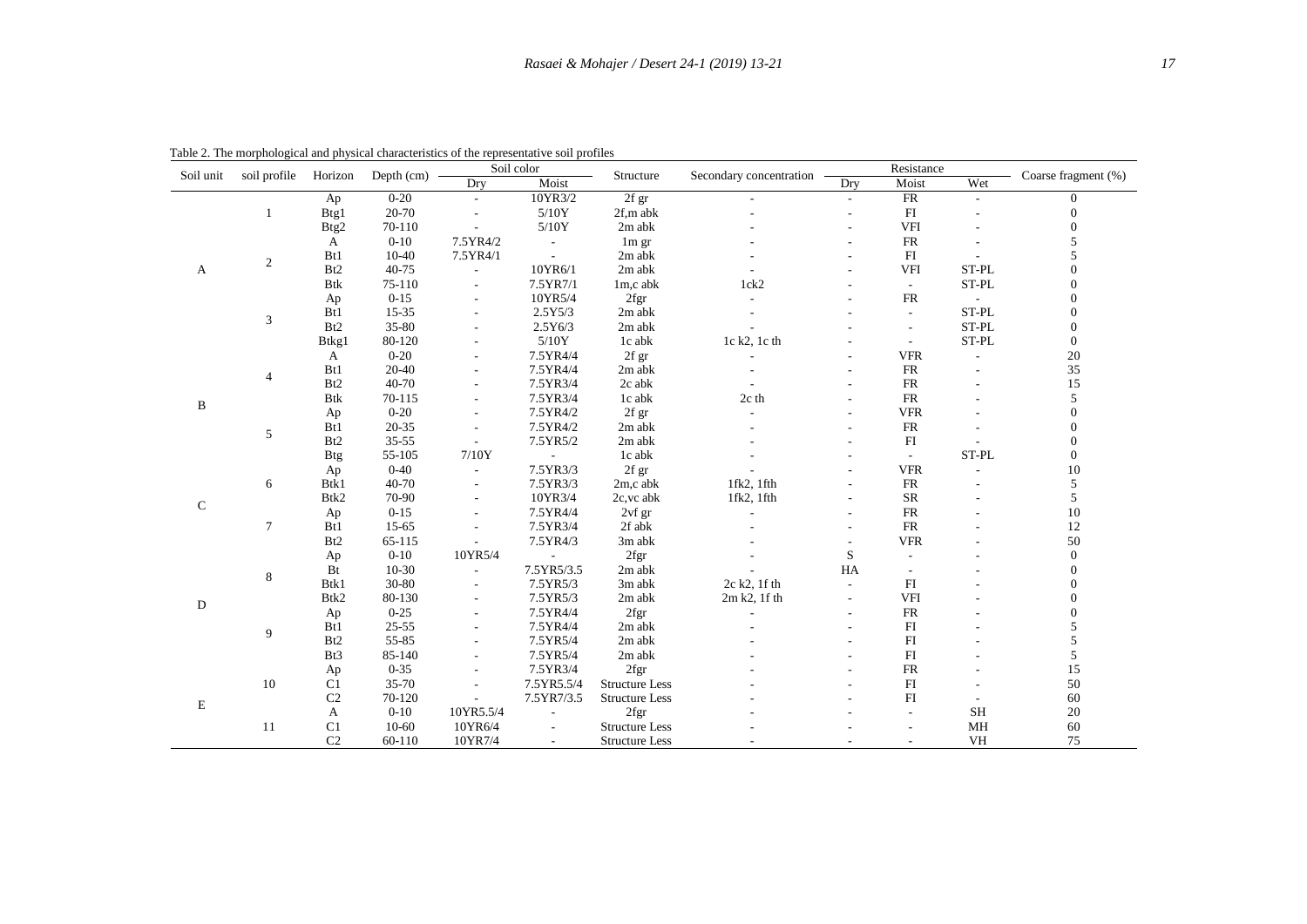| Soil unit    | soil             | Horizon          | Depth     | $\rm EC$ | pH  | <b>CEC</b> | Ex.Na           | SAR | p.d        | O.C     | CaCO <sub>3</sub> | <b>SP</b> | Sand | Silt | Clay               | Texture         |
|--------------|------------------|------------------|-----------|----------|-----|------------|-----------------|-----|------------|---------|-------------------|-----------|------|------|--------------------|-----------------|
|              | profile          |                  | (cm)      | (dS/m)   |     |            | $Cmol(+)$ .kg-1 |     | $(g.cm-3)$ |         |                   |           | $\%$ |      |                    |                 |
|              |                  | Ap               | $0 - 20$  | 0.7      | 7.9 | 10.3       | 0.5             | 1.5 | 1.1        | 1.3     | 25.0              | 51.0      | 51.0 | 41.0 | 8.0                | Loam            |
|              | 1                | Btg1             | 20-70     | 0.8      | 8.1 | 19.7       | 0.6             | 1.5 | 1.1        | $0.8\,$ | 36.5              | 55.0      | 42.0 | 40.0 | 18.0               | Loam            |
|              |                  | Btg2             | 70-110    | 1.1      | 8.1 | 21.3       | 0.9             | 1.9 | 1.2        | 0.4     | 45.5              | 49.0      | 35.0 | 45.0 | 20.0               | Loam            |
|              |                  | A                | $0-10$    | 0.6      | 8.3 | 13.4       | 0.4             | 0.7 | 1.1        | 0.8     | 23.0              | 49.0      | 68.0 | 22.0 | 10.0               | Sandy Loam      |
|              | $\boldsymbol{2}$ | B <sub>t1</sub>  | $10-40$   | 0.8      | 8.0 | 27.5       | 0.5             | 0.5 | 1.1        | 2.2     | 29.0              | 62.0      | 46.0 | 39.0 | 15.0               | Loam            |
| А            |                  | B <sub>t2</sub>  | $40 - 75$ | 0.6      | 8.3 | 13.2       | 0.4             | 1.1 | 1.1        | 0.9     | 23.5              | 66.0      | 74.0 | 18.0 | 8.0                | Sandy loam      |
|              |                  | <b>Btk</b>       | 75-110    | 0.6      | 8.1 | 11.5       | 0.5             | 0.9 | 1.1        | 0.5     | 21.5              | 56.0      | 67.0 | 23.0 | 10.0               | Sandy loam      |
|              |                  | Ap               | $0 - 15$  | 1.2      | 7.4 | 9.3        | 0.9             | 06  | 1.3        | 1.2     | 43.5              | 47.0      | 52.0 | 46.0 | 2.0                | Sandy loam      |
|              | 3                | B <sub>t1</sub>  | 15-35     | 1.0      | 7.7 | 9.6        | 0.8             | 0.1 | 1.3        | 0.4     | 42.5              | 39.0      | 50.0 | 44.0 | 6.0                | Sandy loam      |
|              |                  | B <sub>t2</sub>  | 35-80     | 0.8      | 7.8 | 14.2       | 0.8             | 2.1 | 1.4        | 0.4     | 46.0              | 38.0      | 42.0 | 45.0 | 13.0               | Loam            |
|              |                  | Btkg1            | 80.120    | 0.7      | 7.8 | 21.2       | 0.5             | 1.9 | 1.3        | 0.3     | 37.0              | 54.0      | 28.0 | 42.0 | 30.0               | Clay loam       |
|              |                  | A                | $0 - 20$  | 0.6      | 7.9 | 11.1       | 0.5             | 1.4 | 1.3        | 0.6     | 29.5              | 42.0      | 56.0 | 36.0 | 8.0                | Sandy loam      |
|              | 4                | B <sub>t1</sub>  | 20-40     | 0.5      | 7.7 | 15.5       | 0.4             | 3.1 | 1.1        | 0.5     | 16.0              | 49.0      | 44.0 | 40.0 | 16.0               | loam            |
|              |                  | B <sub>t2</sub>  | 40-70     | 0.5      | 7.9 | 18.9       | 0.3             | 1.1 | 1.2        | 0.6     | 10.0              | 52.0      | 32.0 | 42.0 | 26.0               | Loam            |
| B            |                  | <b>Btk</b>       | 70-115    | 0.4      | 7.7 | 29.1       | 0.5             | 2.2 | 1.2        | 0.8     | 14.0              | 56.0      | 25.0 | 47.0 | 28.0               | Clay loam       |
|              |                  | Ap               | $0 - 20$  | 0.7      | 8.0 | 15.2       | 0.4             | 0.9 | 1.1        | 2.1     | 28.5              | 56.0      | 58.0 | 30.0 | 12.0               | Sandy loam      |
|              | 5                | B <sub>t1</sub>  | 20-35     | 0.8      | 7.6 | 18.2       | 0.7             | 1.8 | 1.1        | 2.4     | 27.0              | 62.0      | 44.0 | 44.0 | 12.0               | Loam            |
|              |                  | B <sub>t2</sub>  | $35 - 55$ | 0.4      | 8.3 | 21.0       | 0.3             | 0.7 | 1.1        | 0.6     | 31.5              | 51.0      | 24.0 | 54.0 | 12.0               | Silty loam      |
|              |                  | <b>Btg</b>       | 55-105    | 0.6      | 8.1 | 23.0       | 0.3             | 0.8 | 1.2        | 0.4     | 35.5              | 52.0      | 16.0 | 58.0 | 26.0<br>Silty loam |                 |
|              |                  | Ap               | $0 - 40$  | 0.9      | 7.6 | 11.3       | 0.8             | 1.7 | 1.3        | 1.4     | 36.5              | 42.0      | 51.0 | 43.0 | 6.0                | Sandy loam      |
|              | 6                | Btk1             | 40-70     | 0.6      | 7.8 | 13.3       | 0.5             | 2.7 | 1.3        | 0.5     | 17.0              | 44.0      | 40.0 | 50.0 | 10.0               | Loam            |
| $\mathsf{C}$ |                  | Btk2             | 70-90     | 0.4      | 7.8 | 12.1       | 0.4             | 2.4 | 1.3        | 0.3     | 21.0              | 51.0      | 46.0 | 42.0 | 12.0               | Loam            |
|              |                  | Ap               | $0 - 15$  | 1.6      | 7.4 | 12.1       | 1.1             | 1.4 | 1.1        | 3.1     | 29.0              | 72.0      | 58.0 | 38.0 | 4.0                | Sandy loam      |
|              | 7                | Bt1              | $15 - 65$ | 1.3      | 7.6 | 12.1       | 1.0             | 1.5 | 1.1        | 2.9     | 43.0              | 63.0      | 67.0 | 29.0 | 4.0                | Sandy loam      |
|              |                  | Bt2              | 65-115    | 0.8      | 7.7 | 17.1       | 0.8             | 2.2 | 1.3        | 1.2     | 37.5              | 42.0      | 58.0 | 34.0 | 8.0                | Sandy loam      |
|              |                  | Ap               | $0-10$    | 0.5      | 7.9 | 10.5       | 0.4             | 0.6 | 1.3        | 0.4     | 21.5              | 44.0      | 60.0 | 34.0 | 6.0                | Sandy loam      |
|              | 8                | Bt               | $10-30$   | 0.4      | 7.9 | 14.3       | 0.3             | 0.6 | 1.2        | 0.5     | 21.5              | 47.0      | 56.0 | 38.0 | 6.0                | Sandy loam      |
|              |                  | Btk1             | 30-80     | 0.4      | 8.0 | 21.2       | 0.3             | 0.8 | 1.3        | 0.1     | 42.0              | 43.0      | 26.0 | 48.0 | 26.0               | Loam            |
| D            |                  | Btk2             | 80-130    | 0.4      | 8.0 | 11.6       | 0.2             | 0.5 | 1.3        | 0.1     | 41.0              | 42.0      | 48.0 | 38.0 | 14.0               | Loam            |
|              |                  | Ap               | $0 - 25$  | 0.8      | 7.8 | 9.8        | 0.5             | 0.8 | 1.4        | 0.4     | 34.5              | 37.0      | 26.0 | 66.0 | 8.0                | Silty loam      |
|              | 9                | B <sub>t1</sub>  | $25 - 55$ | 0.5      | 7.8 | 12.4       | 0.5             | 1.6 | 1.3        | 0.4     | 32.0              | 43.0      | 37.0 | 51.0 | 12.0               | Silty loam      |
|              |                  | Bt2              | 55-85     | 0.3      | 7.8 | 16.6       | 0.3             | 1.6 | 1.3        | 0.3     | 28.5              | 45.0      | 34.0 | 45.0 | 21.0               | Loam            |
|              |                  | B <sub>t</sub> 3 | 85-140    | 0.4      | 8.1 | 10.1       | 0.3             | 0.8 | 1.3        | 0.1     | 23.5              | 45.0      | 44.0 | 42.0 | 14.0               | Loam            |
|              |                  | Ap               | $0 - 35$  | 1.6      | 7.7 | 14.5       | 1.0             | 0.4 | 1.3        | 0.4     | 38.5              | 47.0      | 64.0 | 30.0 | 6.0                | Sandy loam      |
|              | 10               | C <sub>1</sub>   | 35-70     | 0.6      | 7.7 | 9.6        | 0.4             | 0.4 | 1.4        | 0.3     | 42.0              | 36.0      | 48.0 | 44.0 | 8.0                | Sandy loam      |
| E            |                  | C <sub>2</sub>   | 70-120    | 0.5      | 7.8 | 8.2        | 0.4             | 0.6 | 1.4        | 0.2     | 47.5              | 31.0      | 66.0 | 28.0 | 6.0                | Sandy loam      |
|              |                  | A                | $0 - 10$  | 1.3      | 7.8 | 10.4       | 1.0             | 1.0 | 1.3        | 0.3     | 33.5              | 45.0      | 51.0 | 45.0 | 4.0                | Sandy loam      |
|              | 11               | C1               | 10-60     | 0.5      | 7.8 | 21.3       | 0.6             | 0.6 | 1.4        | 0.5     | 41.5              | 35.0      | 59.0 | 17.0 | 24.0               | Clay sandy loam |
|              |                  | C <sub>2</sub>   | 60-110    | 0.7      | 8.0 | 8.6        | 0.4             | 0.8 | 1.5        | 0.1     | 43.0              | 31.0      | 66.0 | 26.0 | 8.0                | Sandy loam      |

Table 3. The chemical characteristics of the representative soil profiles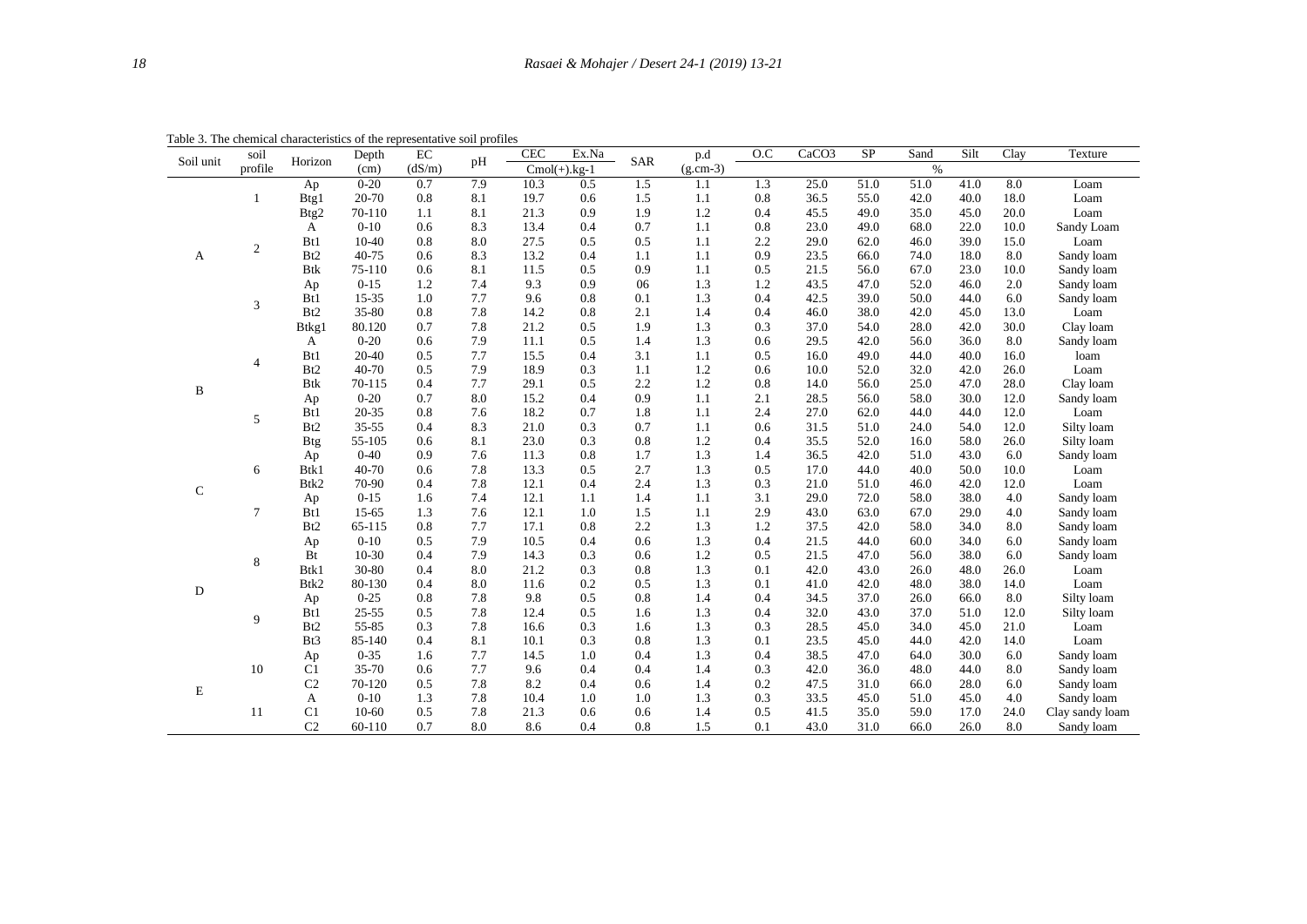| Soil unit    | soil profile   | WRB, 2014 | Soil Taxonomy, 2014       | Area    |      |  |  |
|--------------|----------------|-----------|---------------------------|---------|------|--|--|
|              |                |           |                           | Hectare | $\%$ |  |  |
|              | 1              | Calcic    |                           |         |      |  |  |
|              |                | Gleysols  | Typic Argiaquolls         |         |      |  |  |
|              |                | Calcic    |                           |         |      |  |  |
| A            | $\overline{2}$ | Luvisols  | <b>Typic Argiaquolls</b>  | 3571.6  | 30   |  |  |
|              |                | (ochric)  |                           |         |      |  |  |
|              | 3              | Calcic    |                           |         |      |  |  |
|              |                | Gleysols  | Typic Endoaqualfs         |         |      |  |  |
|              |                | Calcic    |                           |         |      |  |  |
|              | $\overline{4}$ | Luvisols  | Typic Endoaqualfs         |         |      |  |  |
| B            |                | (ochric)  |                           | 1261.9  | 11   |  |  |
|              | 5              | Calcic    |                           |         |      |  |  |
|              |                | Gleysols  | Typic Endoaqualfs         |         |      |  |  |
|              |                | Haplic    |                           |         |      |  |  |
|              | 6              | Calcisols | Calcic Haploxeralfs       |         |      |  |  |
|              |                | (ochric)  |                           | 3778.3  | 32   |  |  |
| $\mathsf{C}$ | 7              | Calcic    |                           |         |      |  |  |
|              |                | Luvisols  | Calcic Haploxeralfs       |         |      |  |  |
|              |                | (ochric)  |                           |         |      |  |  |
|              |                | Calcic    |                           |         |      |  |  |
| D            | 8              | Luvisols  | Calcic Haploxeralfs       |         |      |  |  |
|              |                | (ochric)  |                           | 2790.6  | 24   |  |  |
|              |                | Calcic    |                           |         |      |  |  |
|              | 9              | Luvisols  | Typic Haploxeralfs        |         |      |  |  |
|              |                | (ochric)  |                           |         |      |  |  |
|              |                | Skeletic  |                           |         |      |  |  |
|              | 10             | Regosols  | <b>Lithic Xerorthents</b> |         |      |  |  |
|              |                | (ochric)  |                           | 402.3   | 3    |  |  |
| E            |                | Skeletic  |                           |         |      |  |  |
|              | 11             | Regosols  | <b>Lithic Xerorthents</b> |         |      |  |  |
|              |                | (ochric)  |                           |         |      |  |  |

Table 4. The classification of soil profiles in two Soil Taxonomy and WRB classification systems

The results of the qualitative evaluation of soil fertility by the FCC method (Table 5) indicate that all soil types are of type L, i.e. topsoil layer shows loamy texture class. No texture differentiation is observed in them. Based on the soil and land conditions, modifiers including g, b, r, and d were used to describe aquic soil moisture regime within 50 cm of surface, free carbonate within 50 cm of soil surface, gravel, and xeric soil moisture regime, respectively. It should be noted that determining the FCC for a specific soil can be interpreted in relation to the use of various land uses.

In the A and B soil units, and due to high groundwater levels' conditions, the description "g" is considered for them. The descriptor "d" in C, D, and E soil units represents the dryness of the air in the growing season, which may reduce the growth period of the plant. The descriptor " $r$ <sup>+"</sup> in the B and E soil units shows that these units have less gravel than the C soil unit (descriptor "r<sup>++"</sup>). This high percentage of underling gravel may cause nutritional problems and water shortage to the plant.

| Soil            | Soil           |                                               | Riquer method                                                           |                       | FCC method  |                                       |  |  |
|-----------------|----------------|-----------------------------------------------|-------------------------------------------------------------------------|-----------------------|-------------|---------------------------------------|--|--|
| profile<br>unit |                | Riquer<br>Reduction factor indicator<br>index |                                                                         | Productivity<br>class | Class       | Limitation                            |  |  |
|                 | 1              | 36.0                                          | High ground water surface and low organic carbon                        | Well                  | Lgb         | Gley condition                        |  |  |
| A               | 2              | 32.0                                          | High ground water surface and low organic carbon                        | Medium                | Lgb         | Gley condition                        |  |  |
|                 | 3              | 36.0                                          | High ground water surface                                               | Well                  | Lgb         | Gley condition                        |  |  |
| B               | $\overline{4}$ | 38.4                                          | High ground water surface and low organic carbon<br>and coarse fragment | Well                  | $Lgr^+b$    | Gley condition and<br>coarse fragment |  |  |
|                 | 5              | 72.0                                          | High ground water surface and low organic carbon                        | Excellent             | Lgb         | Gley condition                        |  |  |
| C               | 6              | 100.0                                         | None                                                                    | Excellent             | Ldb         | Drought                               |  |  |
|                 | 7              | 60.0                                          | coarse fragment                                                         | Well                  | $Ldr^+b$    | Drought and coarse<br>fragment        |  |  |
| D               | 8              | 85.0                                          | Low organic carbon                                                      | Excellent             | Ldb         | Drought                               |  |  |
|                 | 9              | 85.0                                          | Low organic carbon                                                      | Excellent             | Ldb         | Drought                               |  |  |
|                 | 10             | 15.0                                          | coarse fragment and shallow depth                                       | Weak                  | Ldrb        | Drought and coarse<br>fragment        |  |  |
| E               | 11             | 15.0                                          | coarse fragment and shallow depth                                       | Weak                  | $Ldr^{++}b$ | Drought and coarse<br>fragment        |  |  |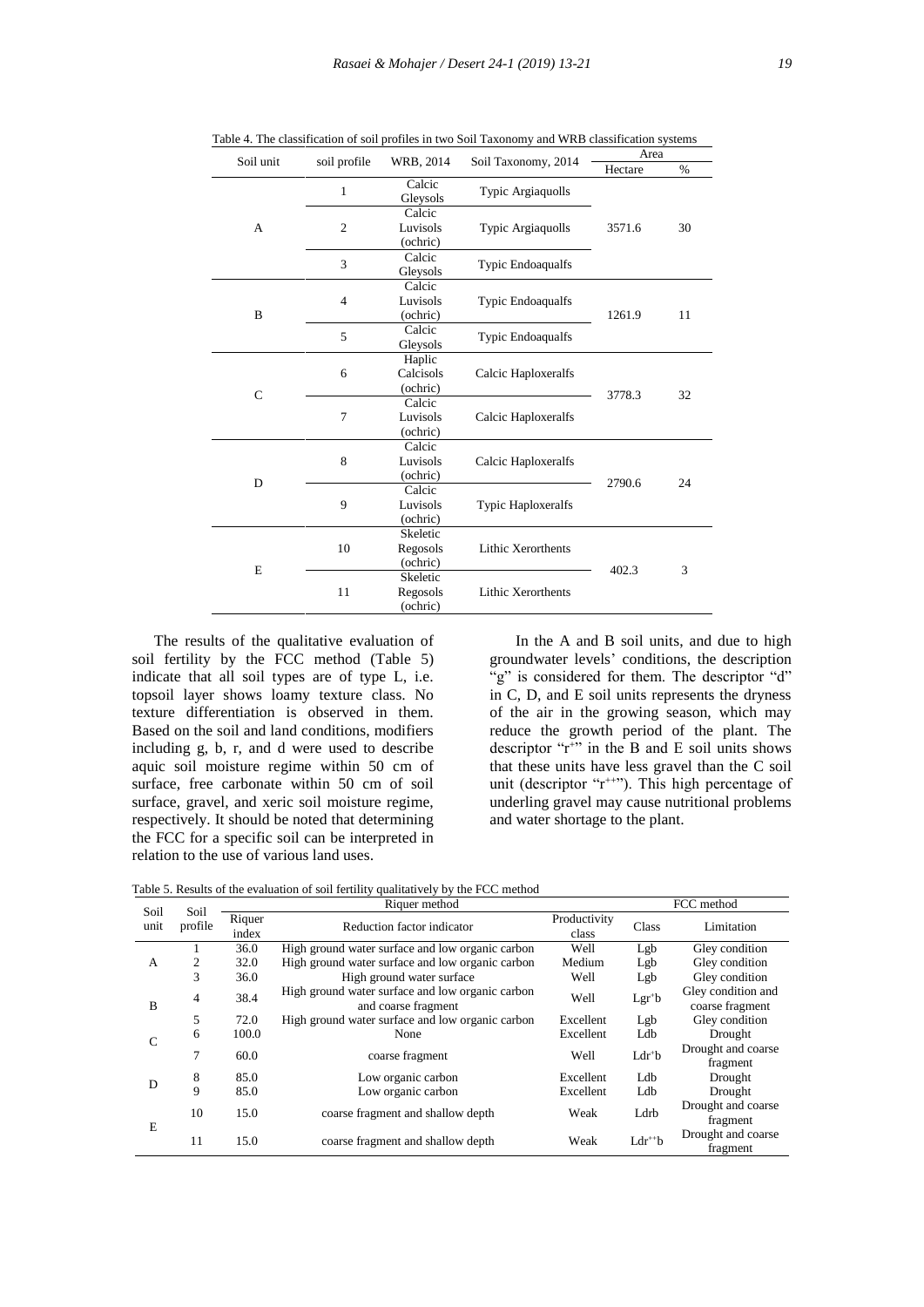Due to the calcareous parent material of these soils and their high calcium carbonate content (Table 3), these soils have been calcareous for reaction, and therefore descriptive "b" has been used for all these soils. According to the table 3, the EC, Sodium absorbtion ratio and exchangable Sodium of these soils are low, therefore, identifiers related to salinity and sodium have not been mentioned. Although available nutrient elements for plants, namely, Iron (Fe), Zinc (Zn), Phosphoreous (P), and Potassium (K) have not been measured in this study, it can be suspected from high Calcium carbonate equivalent of soils that availability of Fe and Zn may be restricted for plants. Also, from the high percentage of sand and silt indicating the low weathering of these soils, the possibility of low levels of K in these soils seems unlikely. And due to low soil weathering on one hand and the high Calcium Carbonate content and pH on the other hand, the possibility of P fixation by Iron and Aluminum Oxides and consequently its absence in these soils is low. On the other hand, these physical conditions can greatly impact the potentials of these soils for different cultivations (Orimoloye, 2016).

Therfore, major proved limitations of the studied soils are concerned with physical conditions namely; poor drainage, gleyic condition, denitrification and lack of ventilation in areas with high groundwater levels, drought in areas with a xeric moisture regime, high gravel percentage and low soil depths. Clearly, the capability of soils located in areas with high groundwater level for Wheat, that are currently cultivated in these areas is restricted due to drainage condition. Therfore, Rice cultivation can be considered as good replacement cultivation. Results of FCC also indicate that 3% of the studied area is weak because of high coarse fragment and shallow soil depth (Orimoloye, 2016).

The quantitave assessment of soil fertility capability by identifying the Riquer index (Table 5) showed that, in terms of production capacity, the studied area are in weak to excellent grades. Soil units A, B, C, and D are suitable for the production of all crops in terms of production capacity (Riquer, 1970). But the soils of E are poorly produced and located in poor class due to their low soil depth and rock. The productivity class of soil unit A is good, but in soil 2 of this unit, the index of Riquer and production class have decreased in comparison to soils 1 and 3, which is due to the organic matter present in the surface horizon,. In B and C soil units, the production of these soils

decreased, respectively, compared to soils 5 and 6 due to the high gravel in soils 4 and 7. Comparing the results of FCC and Riquer method demonstrates these two methods as successful in expressing the fertility capability and soil production class.

Comparing the results of the classification of soils in the Soil Taxonomy and WRB by FCC method shows that the Soil Taxonomy classified the A soils properly, and pointed out to the problem of the high groundwater level. In the case of these soils, and considering the intrinsic problem of these soils, the WRB has placed them in the same reference group (except soil No. 2), and the FCC method has also classified these soils in the same units. Therefore, we can say that all three classification systems have been successful in describing these soils. In the case of soil unit D, all three systems of soil classification have well classified it in the same units. Regarding these results, soils classified using the same Soil Taxonomy and WRB are not necessarily classified in the same FCC class, which is -inconsistent with the results of Anusontpornperm *et al*. (2009) and Bera et al. (2014).

Due to the high groundwater level in unit B, the Soil Taxonomy placed soils in the same great group, but the WRB system has classified them into two different soil reference groups as Luvisols and Gleysols. In the FCC system, these soils are located in two separate units. Since the management of these two soil reference groups (Luvisols and Gleysols) is different, results of the FCC classification system seems to be more or less the same as the results of the WRB, and these two systems perform better at describing the soils of this unit than the Soil Taxonomy. This is also true for unit C. In this unit, the Soil Taxonomy has classified the soils with different FCC class in the same great group, but the WRB has refered to the difference between the two soils at the reference group level and has classified soils better than the Soil Taxonomy.

#### **4. Conclusion**

Comparing the classification of the studied soils in the Soil Taxonomy systems with the FCC system showed that these systems have classified the soils of A and D units equally. However, for B and C units, the Soil Taxonomy system has not taken into account the difference in soils and placed them in the same great group; at the time the WRB system has classified the soils into two different reference soil groups that are consistent with the FCC system. The results of the FCC and Riquer